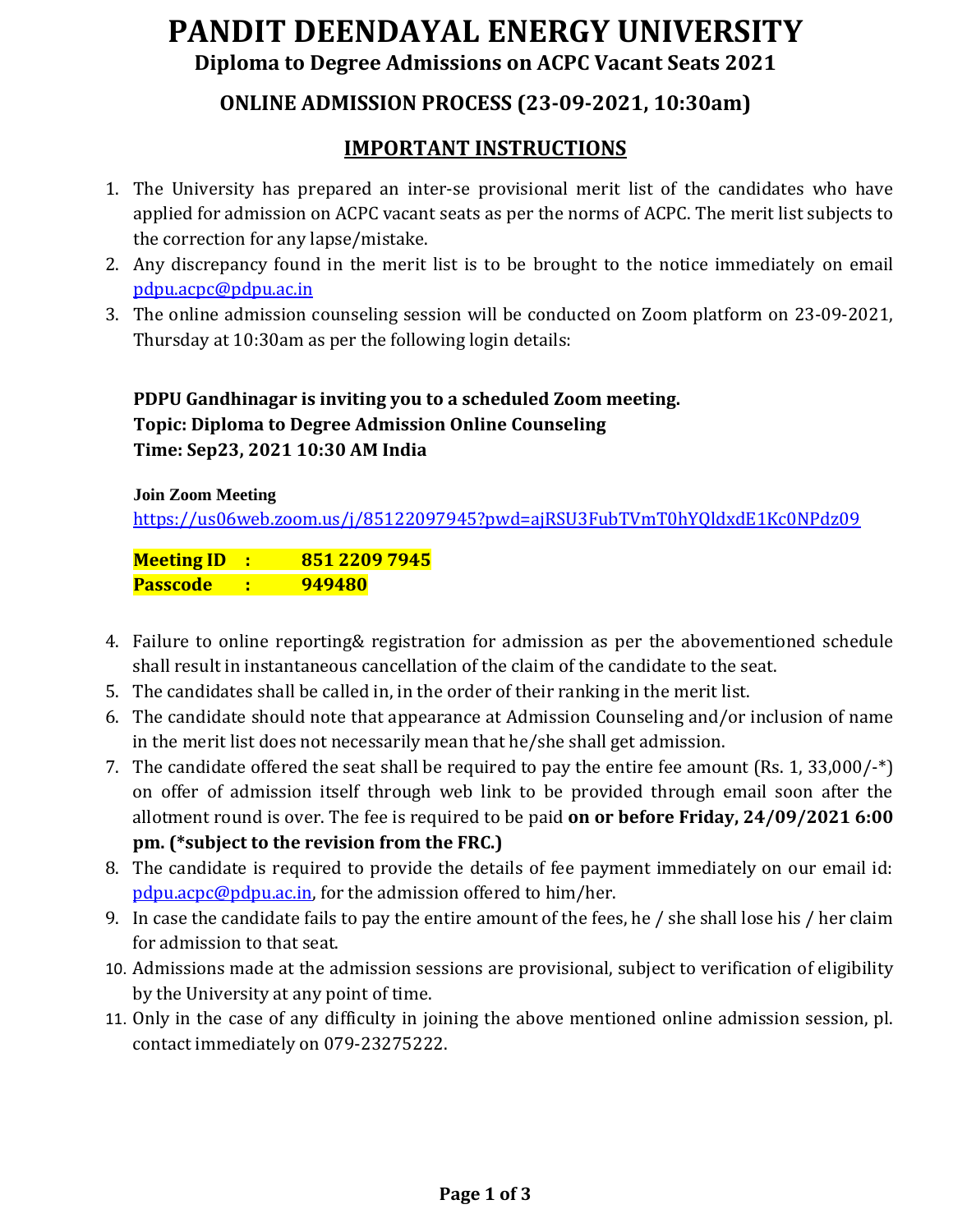# **PANDIT DEENDAYAL ENERGY UNIVERSITY**

### **Diploma to Degree Admissions on ACPC Vacant Seats 2021**

### **ONLINE ADMISSION PROCESS (23-09-2021, 10:30am)**

## **Provisional Merit List**

| Sr. No.      | <b>Application No.</b> | <b>Merit No./Rank</b> |
|--------------|------------------------|-----------------------|
| $\mathbf{1}$ | ACPCD2021067           | 1                     |
| 2            | ACPCD2021030           | 2                     |
| 3            | ACPCD2021048           | 3                     |
| 4            | ACPCD2021025           | $\overline{4}$        |
| 5            | ACPCD2021051           | 5                     |
| 6            | ACPCD2021027           | 6                     |
| 7            | ACPCD2021002           | 7                     |
| 8            | ACPCD2021045           | 8                     |
| 9            | ACPCD2021016           | 9                     |
| 10           | ACPCD2021050           | 10                    |
| 11           | ACPCD2021088           | 11                    |
| 12           | ACPCD2021036           | 12                    |
| 13           | ACPCD2021028           | 13                    |
| 14           | ACPCD2021075           | 14                    |
| 15           | ACPCD2021062           | 15                    |
| 16           | ACPCD2021076           | 16                    |
| 17           | ACPCD2021083           | 17                    |
| 18           | ACPCD2021061           | 18                    |
| 19           | ACPCD2021063           | 19                    |
| 20           | ACPCD2021059           | 20                    |
| 21           | ACPCD2021032           | 21                    |
| 22           | ACPCD2021008           | 22                    |
| 23           | ACPCD2021057           | 23                    |
| 24           | ACPCD2021023           | 24                    |
| 25           | ACPCD2021060           | 25                    |
| 26           | ACPCD2021007           | 26                    |